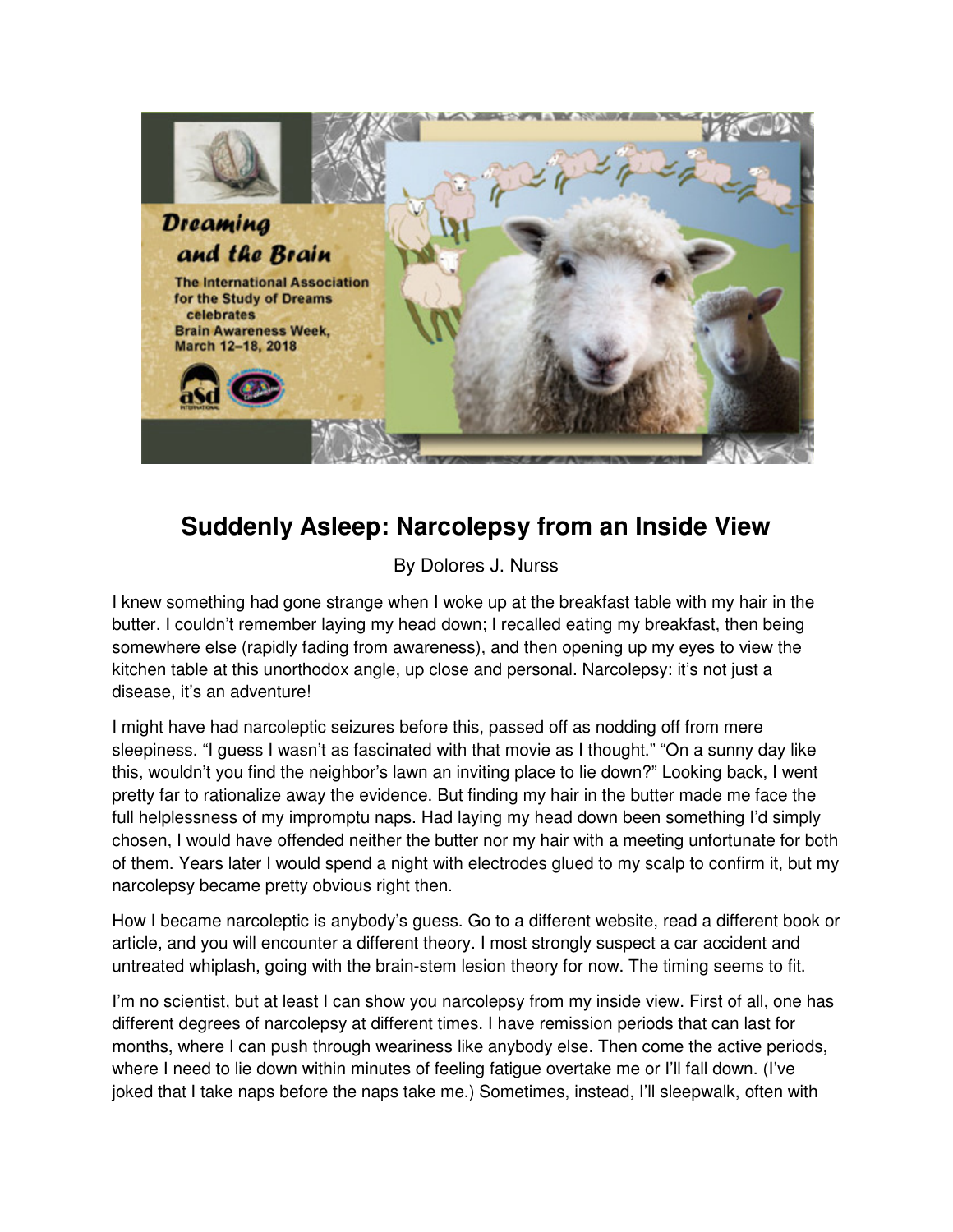surprising results. (Do you have any idea how disorienting it can be to wake up strolling through the lobby of a science fiction convention?) The most dangerous period is in between these two, when I think I can push through and I can't – that's when I can take a hard fall.

Yet I seem to have some protection even then. Several times in my life I have sleepwalked away from danger. Once, while I was painting my grandmother's ceiling, a sleep-seizure came over me. The next thing I knew, I woke up in her living room, lying on the couch – with the dripping paintbrush still in hand! Apparently I had sleepwalked safely down the ladder. Another time I fell asleep in a factory full of sharp objects and sleepwalked into the stockroom, safe between the rows of shelves, where I woke up on my feet, momentarily confused but unharmed. This safety instinct doesn't kick in to spare me minor scrapes and bruises, though.

About that paintbrush – after some years of having narcolepsy, the habit of not letting go of things has gotten into my body, kind of an instinct. Usually that works in my favor (nice to wake up still carrying my purse!), but like all instincts, it doesn't allow for fine tuning, like "Let go of the paintbrush while you're still above a tarp!"

I seem to experience three kinds of sleep-seizure.

1) In one, my mind falls asleep, but not my body. I remain standing, sitting, or walking in this world, but from my perspective, I plunge into a different world – dreaming, you'd say, but I can't really tell the difference. For instance, the time I sat at my desk at home in California, and suddenly found myself on the brink of the Grand Canyon with my toes over the edge, while the voice of God boomed at me, "Go where I send you!" Or walking through an office, I feel a bump against my ankle, glance down, and see that the corner of the gate of a chain-link fence has swung open in the wind and bumped against my ankle, then I look up to find myself in a field of yellow grass – then blink and return to the office.

Alternately (category 1B?) I might still appear in this world, but with a bit of dream superimposed upon it, such as looking into a mirror and for a second seeing somebody else there; or boarding a train and seeing a Roman centurion board ahead of me, and then in a blink see him become an ordinary man in a business suit. A doctor would call these hypnagogic hallucinations.

2) I also have times when my body goes asleep while my mind stays awake. You would call this cataplexy. I call it annoying, because I have no control of how my body falls, and it can land in really uncomfortable positions! Calling me does not wake it – my mind is already awake and not having much luck doing anything about my sleeping body – but touching my body does wake it to join the rest of me. Once, when I worked in medical transcription, this happened during an office party. I careened straight into two huge, open bottles of Coca-Cola and 7-Up, and then lay on the floor directly under them as they glugged icy soda pop onto my helpless body. I heard my coworkers asking each other, "What do we do now?" I kept thinking, "First pick up the bottles, you idiots, and stop them gushing all over me! I'm freakin' cold!" I heard somebody laugh, saying, "We work in a hospital – we ought to know what to do!" Ya think? Finally a secretary bent down and shook my shoulder, which worked like breaking a spell. I woke fully, not sure whether to laugh with them or cuss them out.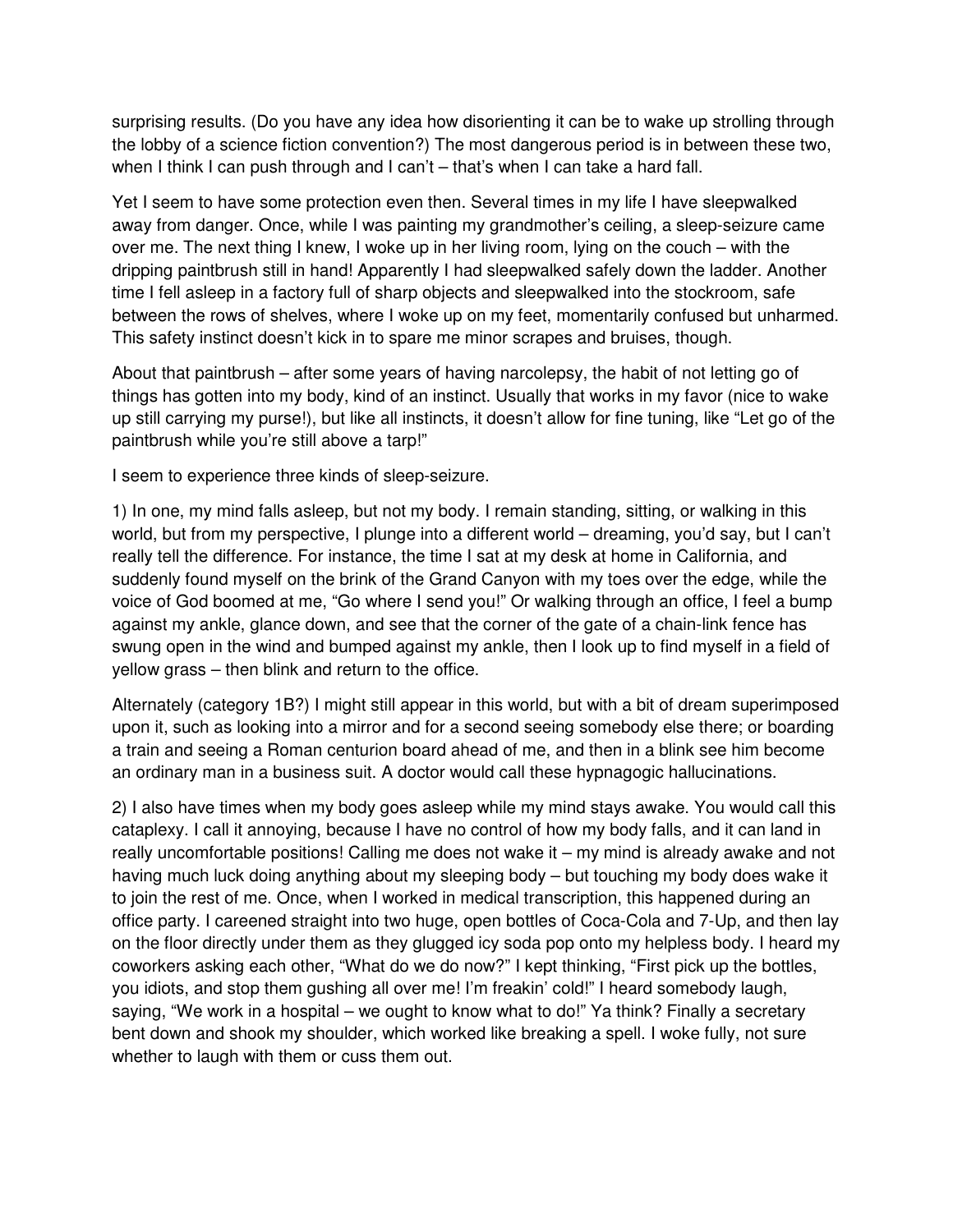3) And then there're the times when my body and brain get on the same page and go down together. You'd see me fall unconscious. I'd see my world change. Most of the time I have what I call flash-dreams – quick images like a five-sense picture, but so rich in detail that I can spend much more time writing it down than I did dreaming it. I often get more symbolic meaning from a flash-dream than from an epic nighttime dream – it's concentrated.

These flash-dreams come in handy. An awkward fact about narcolepsy is that it tends to hit during stress. Most people would rather not go unconscious right when they seem to need action the most. But, in fact, flash-dreams can tell me how to deal with the crisis. I have no spectacular examples, mostly things like falling asleep in the middle of transcribing for a doctor who obviously spent more time studying medicine than English, and waking up knowing exactly what he was trying to say. Or I'll fall asleep in the middle of a tense conversation and see an image that communicates graphically to me what the other person needs. If you want spectacular, go to the history of Harriet Tubman, who led slaves to freedom guided by narcoleptic flash-dreams.

If narcolepsy blurs the line between sleeping and waking by day, it also does it by night. Spontaneous lucidity often comes over me in my evening-dreams. Narcolepsy also makes possible the overlap of waking and sleeping brainwaves, so that my dreams can take on a storylike form, with logic and reoccurring characters and places. Over the years my dreams have constructed an entire world, with many different but interlocking landscapes, histories, cultures, and subcultures. (You can find the stories I base on these dreams at http://dreamdeer.grailmedia.com/tilian/allindex.html.)

How has this affected my life, aside from providing writing material? It got me into dreamwork, for one thing – why waste the down time? It has also made a mystic out of me. I can't take "normal" perceptions for granted, or believe in only one reality, when other perceptions can so suddenly intrude upon my life so tangibly. I wouldn't call it a gift, for it does not come for free  $-1$ have to deal with chronic fatigue, and I cannot safely drive a car – but I would call it an expensive yet precious resource.

The flash-dreams have guided me in life-changing decisions, like where to move to. The Grand Canyon dream, for instance, prompted me to move to the Grand Canyon State – which led to everything from much better employment for my husband, to finding my ancestral people.

Sure, I have days when I would love to drive a car or have more energy. But on the whole, I like the life that narcolepsy has given me – slipping back and forth between worlds has never bored me!

.....................................................................................................................................................

© 2018 Dolores J. Nurss. At age 17, Dolores J. Nurss had a dream that her life's work would be as a "Random Factor" – one who would not specialize, herself, but who would facilitate the synergy of others in many fields. So Ms. Nurss now fulfills this function for IASD and other communities.

Banner images: (Left) Plate 1. Sir Charles Bell, The anatomy of the brain, 1802. Wellcome Collection. CC BY. (Center) "Sleep NOW!" Gloria Sturzenacker.